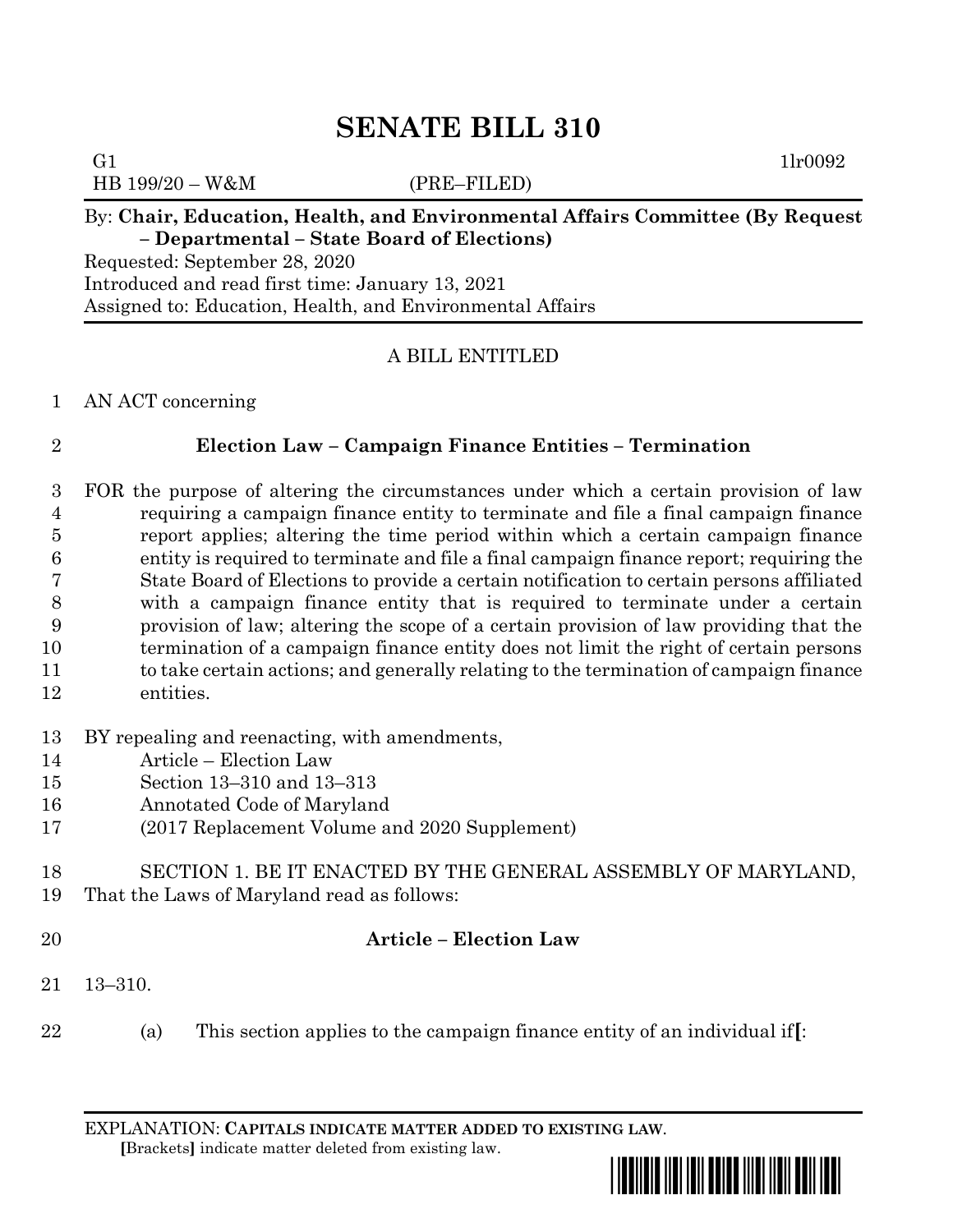### **SENATE BILL 310**

 (1)**]** the individual is not a filed candidate or the incumbent in any office filled by an election under this article**[**; and

 (2) the entity has funds remaining after the payment of all outstanding debts and other obligations**]**.

 (b) A campaign finance entity shall terminate and file a final campaign finance report within 8 years after the **[**latest**] LATER** of:

(1) the end of the individual's most recent term of office; **AND**

 (2) the date of the election in which the individual last was a filed candidate**[**; and

 (3) the payment of the final debt or other obligation of the entity that was incurred in connection with that candidacy**]**.

 **(C) NOT LATER THAN 6 MONTHS BEFORE A CAMPAIGN FINANCE ENTITY IS REQUIRED TO TERMINATE UNDER THIS SECTION, THE STATE ADMINISTRATOR SHALL NOTIFY THE RESPONSIBLE OFFICERS OF THE CAMPAIGN FINANCE ENTITY AND THE CANDIDATE AFFILIATED WITH THE CAMPAIGN FINANCE ENTITY OF THE DATE BY WHICH THE CAMPAIGN FINANCE ENTITY IS REQUIRED TO:**

**(1) PAY ALL OUTSTANDING OBLIGATIONS;**

 **(2) DISPOSE OF ALL ITS REMAINING ASSETS IN ACCORDANCE WITH § 13–247 OF THIS TITLE; AND**

- 
- **(3) TERMINATE AND FILE A FINAL CAMPAIGN FINANCE REPORT.**

13–313.

 (a) The State Board may terminate a campaign finance entity if the State Board determines that good cause exists and that:

24 (1) the campaign finance entity could be terminated under  $§$  13–309(b)(4) of this subtitle except for the existence of one or more outstanding obligations and each of those obligations is more than 5 years old;

(2) no responsible officer currently is appointed and serving; or

 (3) other extenuating circumstances exist to justify terminating the campaign finance entity.

(b) The termination of a campaign finance entity under this **[**section**] TITLE** does